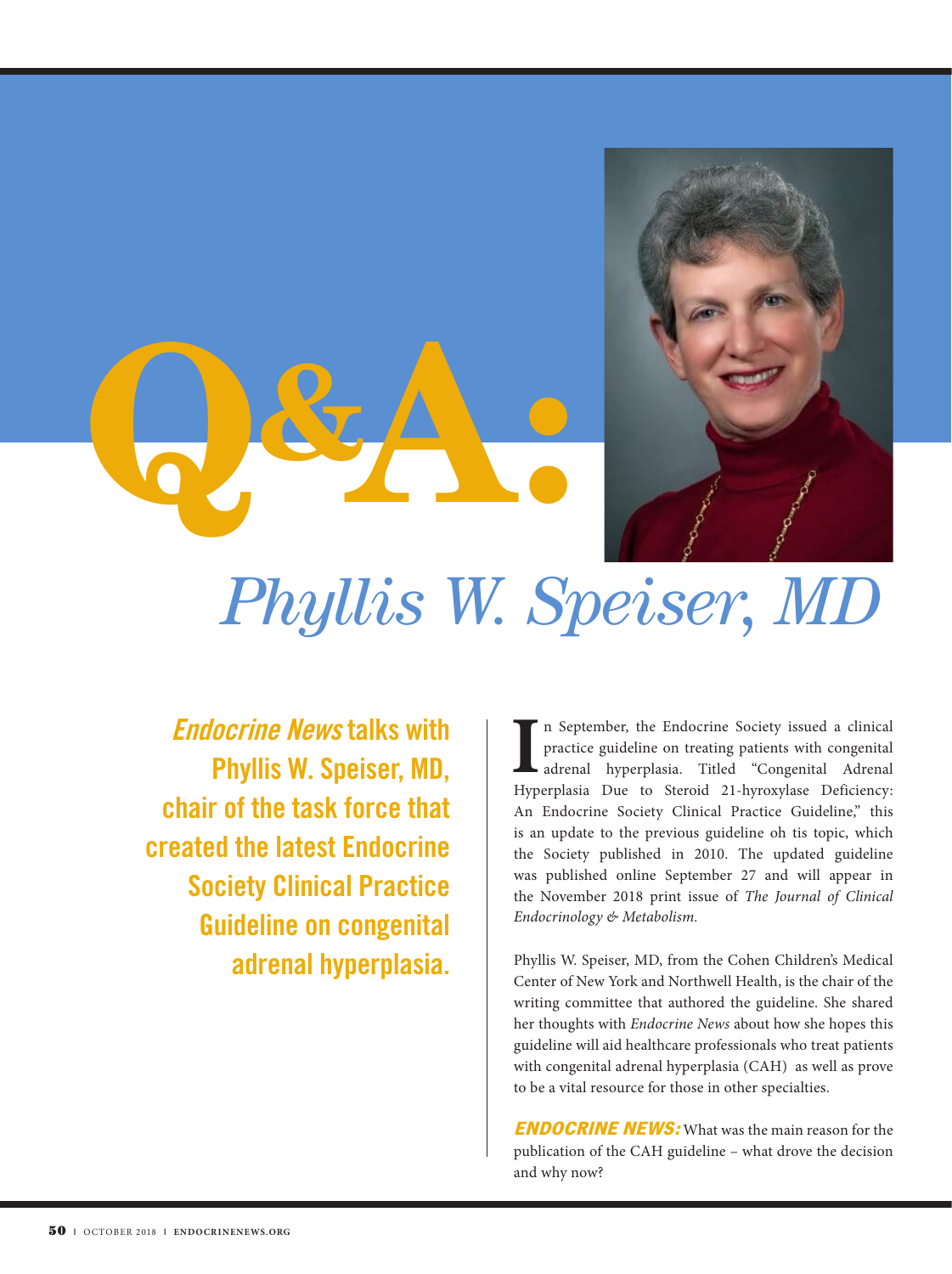**PHYLLIS W. SPEISER:** CAH is among the more common inherited endocrine disorders. The Endocrine Society felt it was important to update the previous guideline to reflect newer published data and refresh our thinking on this subject. One example is the accumulating evidence that there are potential serious long-term adverse effects of dexamethasone given in utero. Others include prospects of advanced reproductive techniques, such as pre-implantation genetic diagnosis and non-invasive prenatal diagnosis in managing pregnancies at risk for CAH.

EN: What are your hopes for the impact of the guideline on endocrine standards of care for congenital adrenal hyperplasia?

**PWS:** Our writing committee hopes that healthcare professionals who treat people affected with CAH will use this guideline as a key resource for best practices and in planning management of individual patients. We are concerned about the lack of care continuity between the pediatric and

"**We are concerned about the lack of care continuity between the pediatric and adult age groups and expect this guideline will clarify the need for ongoing care throughout the life cycle."**